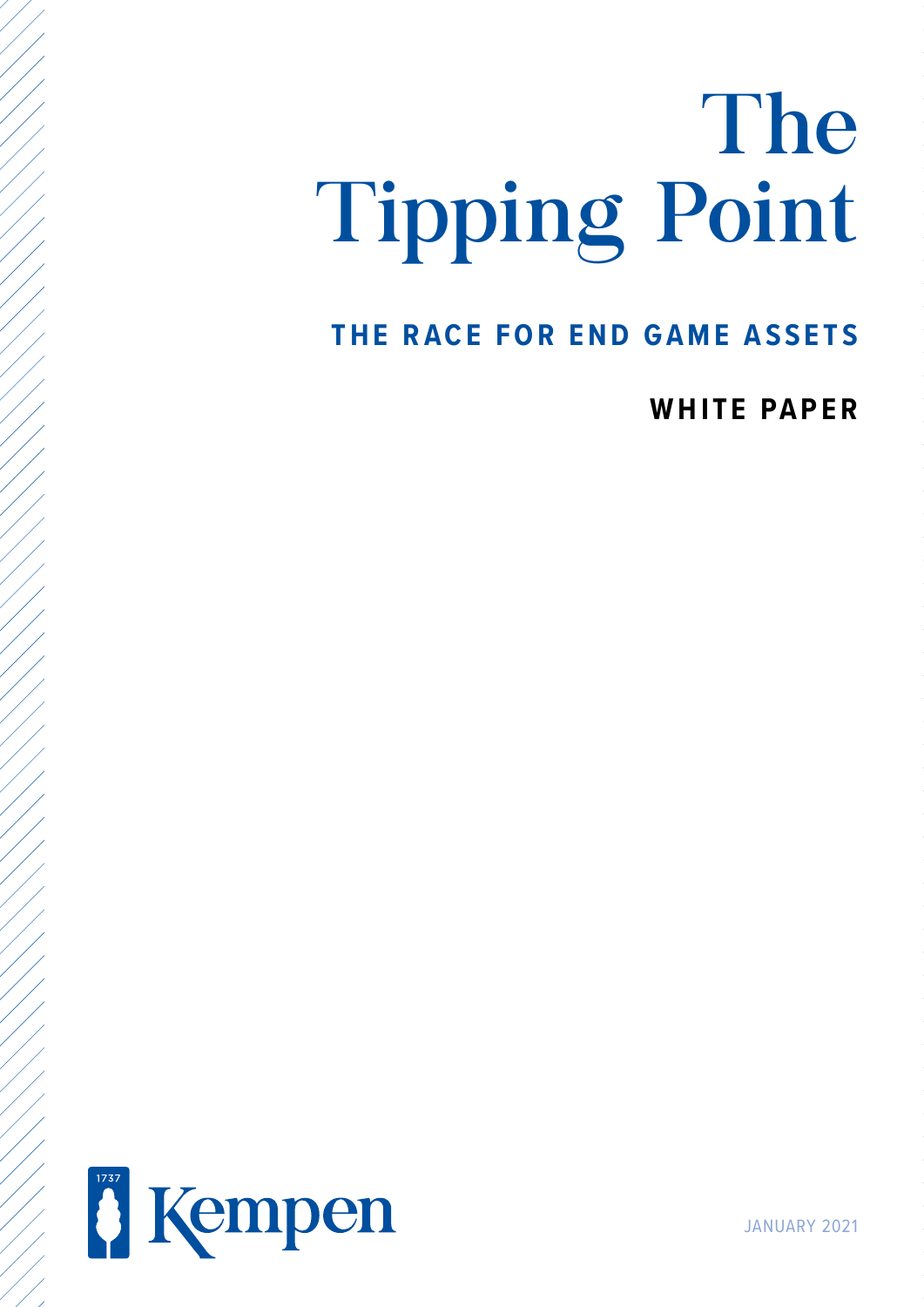# **Contents**

| The Tipping Point                                   |    |  |
|-----------------------------------------------------|----|--|
| The backstory                                       | 4  |  |
| Where are we going?                                 | 4  |  |
| It is sooner than you think 'The Tipping Point'     | 5  |  |
| What is the size of the problem?                    | 7  |  |
| Musical chairs                                      | 8  |  |
| What implications are there for the wider industry? | 14 |  |
| Conclusions                                         | 16 |  |

If you have any questions or wish to learn more, please send us an E-mail or visit [www.kempen.](http://www.kempen.nl)com



**ARIF SAAD**  arif.saad@kempen.co.uk



**ROBERT SCAMMEL** robert.scammell@kempen.co.uk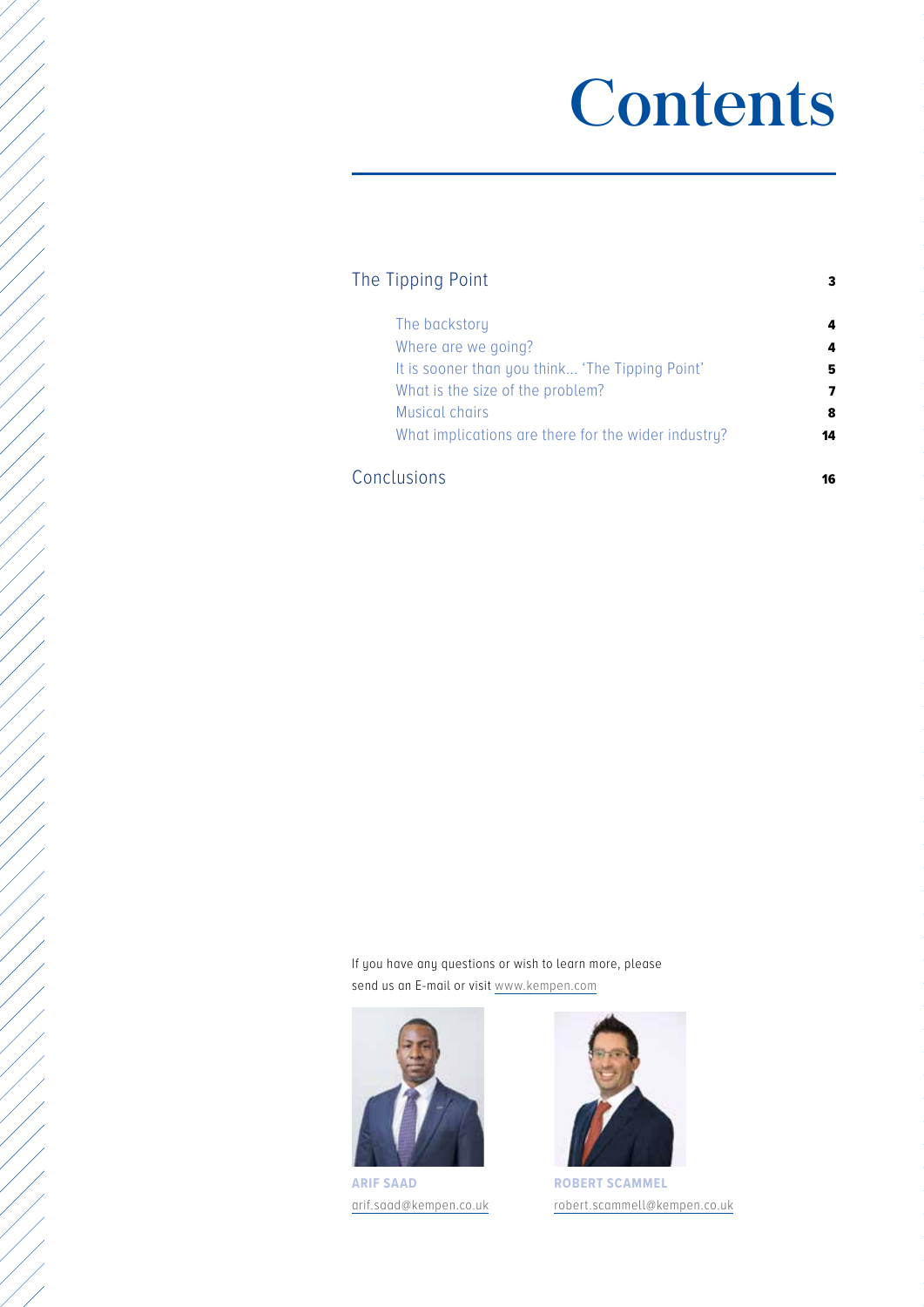# <span id="page-2-0"></span>Introduction

According to the 2020 PPF Purple Book 46% of UK Defined Benefit pension schemes are now closed to benefit accrual. Although the last member in those schemes may be over 80 years away from receiving their last pension payment, the thought of the End Game is becoming more and more crucial. That end game is similar for all schemes. Either by completing a buy-out with an insurer, or in run off. The assets used to pay UK pension by completing schemes' liabilities in either case will most likely be UK government bonds and UK credit. So, if pension schemes are all scrambling for the same assets, what does that mean for the investment markets and how should it affect Trustee actions today? More importantly how can trustees avoid being in a scenario where they reach the tipping point without being fully prepared for it.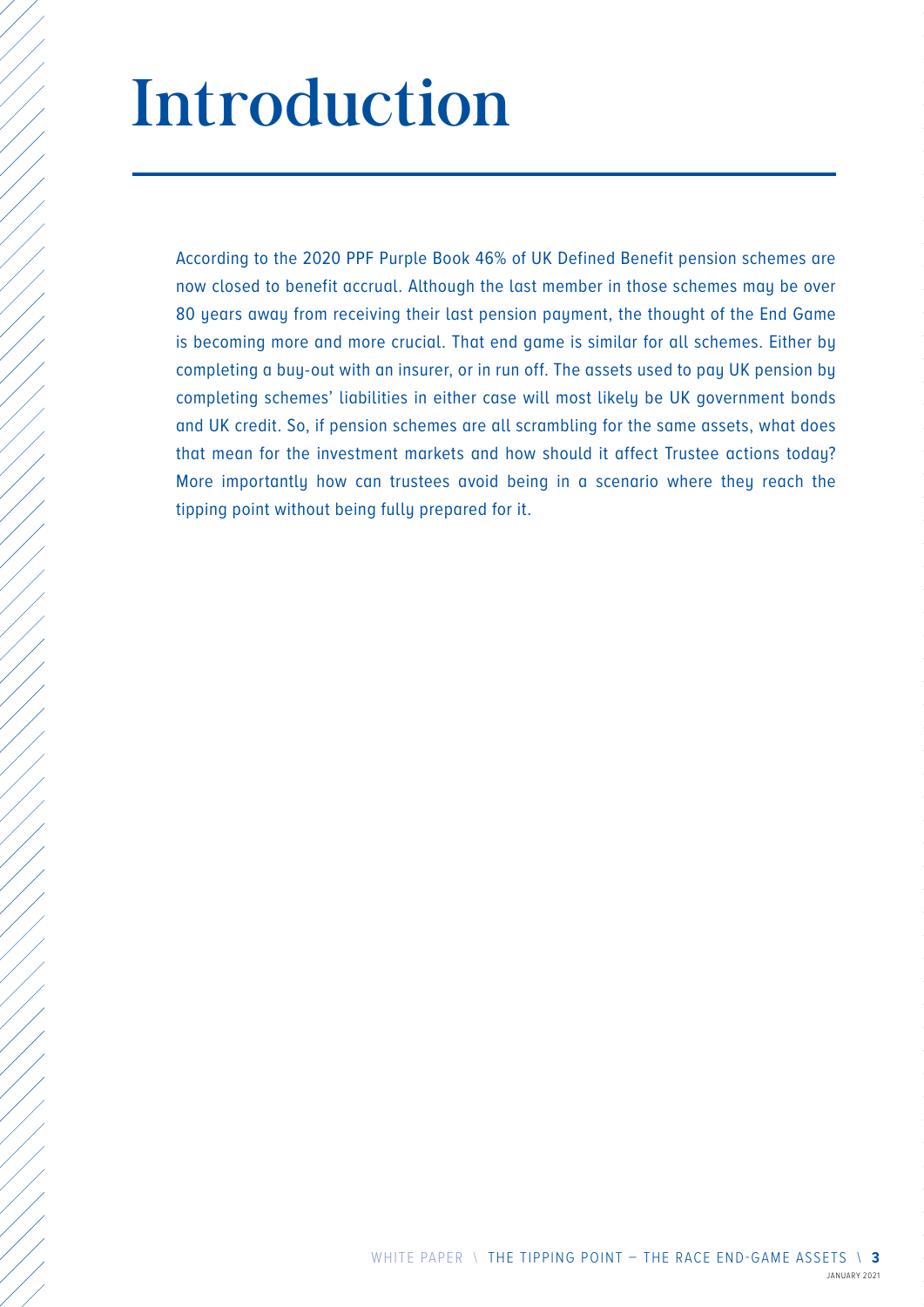# <span id="page-3-0"></span>The backstory

The manner in which UK DB pension schemes have operated in the past has been a function of triennial valuations targeting Technical Provisions full funding for mostly open schemes. Under this approach the focus was on growth investing, much like an endowment, to target and then maintain full funding versus the Technical Provisions discount rate. A process agreed by the trustees, the sponsoring employer and guided by the scheme actuary. The main output from this process for underfunded schemes was agreeing a pace of recovery with respect to deficit contributions to be paid by the Sponsor and required investment returns. Setting aside the risk of changes in interest rate and inflation which are returns provided by the investments inherent in scheme liabilities, trustees were agnostic on what assets they used to generate those returns. However, we would note that various biases resulted in UK pension schemes' asset allocation looking alike, with the 60% growth 40% bonds being the staple.

With many DB schemes now closed to new members and future accrual, the circumstances have fundamentally changed and therefore require a different approach – and this has been the regulatory focus in recent years. We now know with high likelihood who the last member will be in the scheme and can estimate the value of pension they will need to be paid. This provides some certainty and allows Trustees to change their focus to how they can make sure that all members are paid in full. The focus therefore changes to the End Game. The four options most often discussed are:

- $\times$  Self-sufficiency or low-dependency A funding position where the scheme is no longer reliant (or very unlikely to call) on the sponsor for further support in terms of additional contributions;
- $\times$  Run off A secure position where the scheme will pay members pensions until the final member leaves the scheme (which is essentially where low dependency will end up);
- $\times$  Buy-out pass the obligations of paying member's pensions to an insurer by settling all liabilities; or
- $\times$  Consolidation responsibility of paying members is passed to a third party. This is likely to be a faster route to either of the two options above – running off, or a stepping stone to buy-out.

# Where are we going?

Although buy-out is seen as the 'gold standard' in terms of securing members' benefits, there are a number of reasons why the majority of trustees do not explicitly set it as their long term funding objective. It's currently too expensive for most schemes. They (and their sponsor) cannot afford to pay the premium to an insurer to pass liabilities over, or they have such a strong covenant that they can afford to attempt a run-off to keep 'value' from passing to insurers. It's also too far away for most schemes to worry about right now. By valuing liabilities on a buy-out basis the deficits look unscalable. Breaking up the journey into more achievable goals makes it more palatable for trustees and sponsors.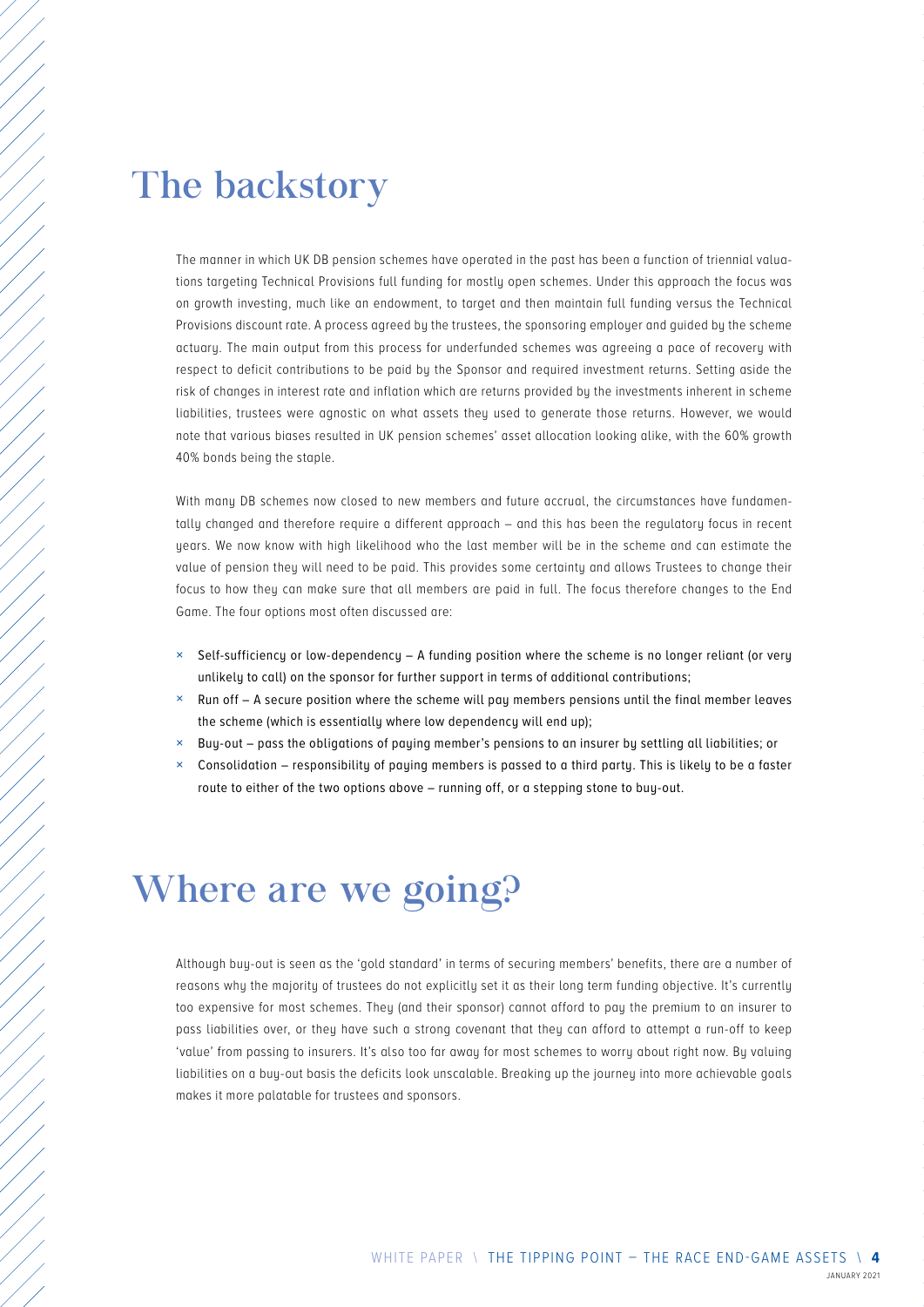<span id="page-4-0"></span>There are two things which we believe will change this way of thinking:

- $\times$  The price is 'coming towards' pension schemes. Insuring the benefits of deferred members is expensive relative to pensioner members. For schemes with large deferred populations, it seems expensive today, but these members will become pensioners in the future; the price will reduce purely as a function of time.
- There has been a greater level of scrutiny of long-term funding objectives from the Pensions Regulator. This is forcing Trustees to look past Technical Provisions and have a greater level of clarity around selfsufficiency / run-off or buy-out. The first option implies that trustees are happy running and administering schemes for the next 50 plus years. This has a financial cost as well as a time and effort cost (as well as operational risks).

From our experience, we believe that most trustees and sponsors will eventually buy-out when they can afford it. For sponsors this would remove the pension scheme liability from their balance sheet. For trustees this will pass the administrative and operational risk burden to a third party where they can be confident their member payments will be met with a very high level of security (although still not absolutely protected – insurers can fail too).

So if buy-out is the end goal for many schemes, what does this mean for markets, and what timeframe are we working towards?

# It is sooner than you think... 'The Tipping Point'

Analysis completed by The Pensions Regulator suggests that benefit outflows from most DB pension schemes may be close to reaching their peak, the point at which the highest amount of pensions are paid out of schemes. They estimate that almost one quarter of the accrued benefits of DB schemes will need to be settled by the end of the next decade due to the effect of ageing alone. This is what I call the tipping point.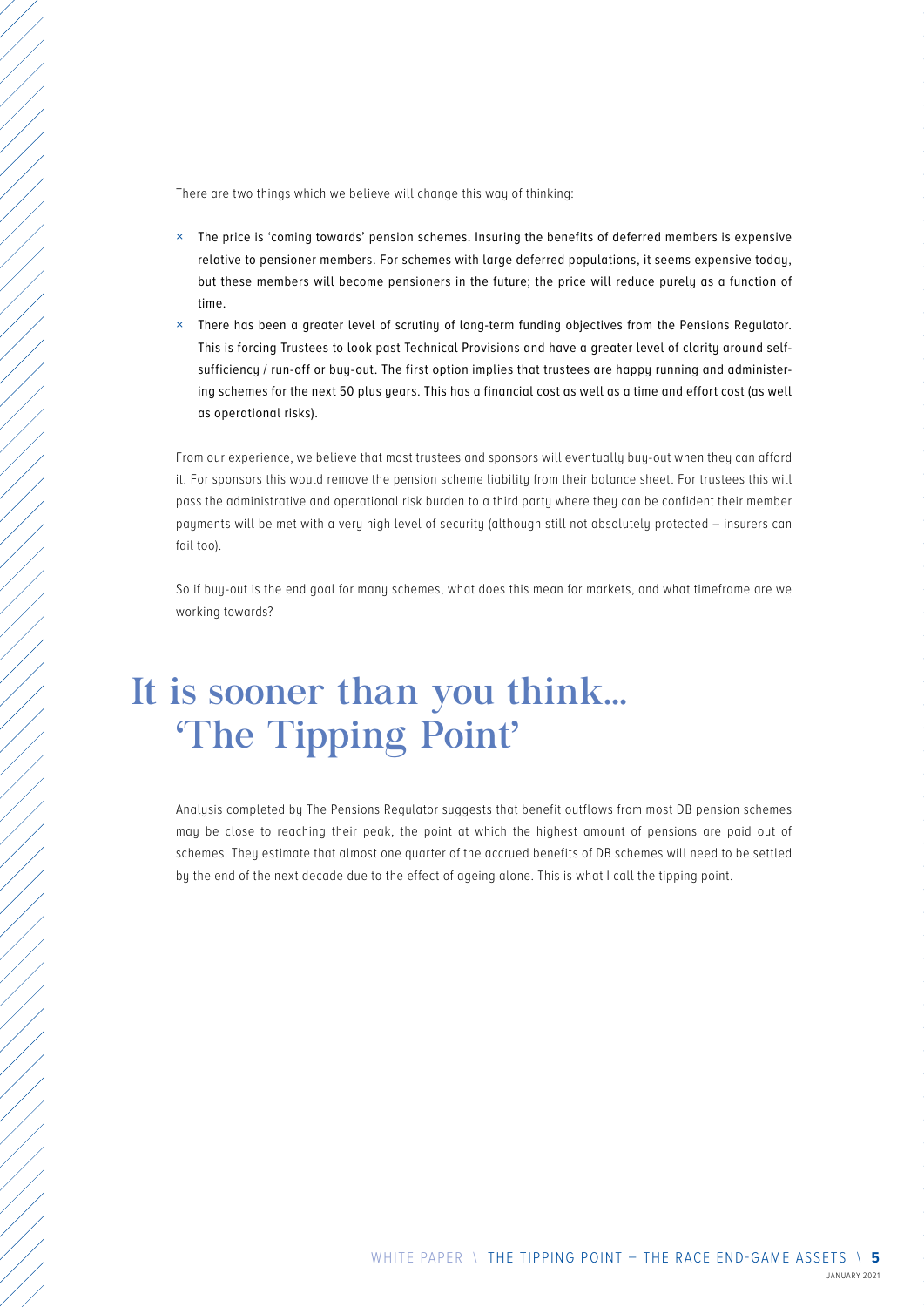

**FIGURE 1** Expected cash flow payments from DB schemes (constant money)

Once a closed scheme reaches peak cashflows, it is important that they are well funded on a low-risk basis. If a closed scheme is not well funded at that point (the tipping point), the scheme's funding level would deteriorate just through the process of paying pensions. An increasing proportion of assets would be used to meet benefit payments and the deficit will grow. In the example below we compare the impact of scheme B which has passed the tipping point, against A which still has time to grow the funding level.

A scheme has assets of £80m, is earning a return of 2% and has liabilities of £100m. In example A), the size of pension payments are growing by £1m annually between year 1 and year 3. In example B), payments have peaked and are decreasing by £1m annually between year 1 and year 3. Although the total payment is the same of £12m between year 1 and year 3, the scheme which has peaked has a 0.4% worse funding level.

| А                    | T1    | T <sub>2</sub> | T3        | B)                      | T1    | T <sub>2</sub> | Т3    |
|----------------------|-------|----------------|-----------|-------------------------|-------|----------------|-------|
| Assets (£m)          | 80    | 78.6           | 76.2<br>. | Assets (£m)             | 80    | 76.6           | 74.1  |
| Return               | 2%    | 2%<br>.        | 2%<br>    | Return                  | 2%    | 2%             | 2%    |
| Liabilities (£m)     | 100   | 97             | 93        | Liabilities (£m)<br>. . | 100   | 95             | 91    |
| Payment (£m)         | 3     | 4              | 5         | Payment (£m)<br>        | 5     | 4              |       |
| <b>Funding level</b> | 80.0% | 81.0%          | 81.9%     | <b>Funding level</b>    | 80.0% | 80.6%          | 81.5% |
|                      |       |                |           |                         |       |                |       |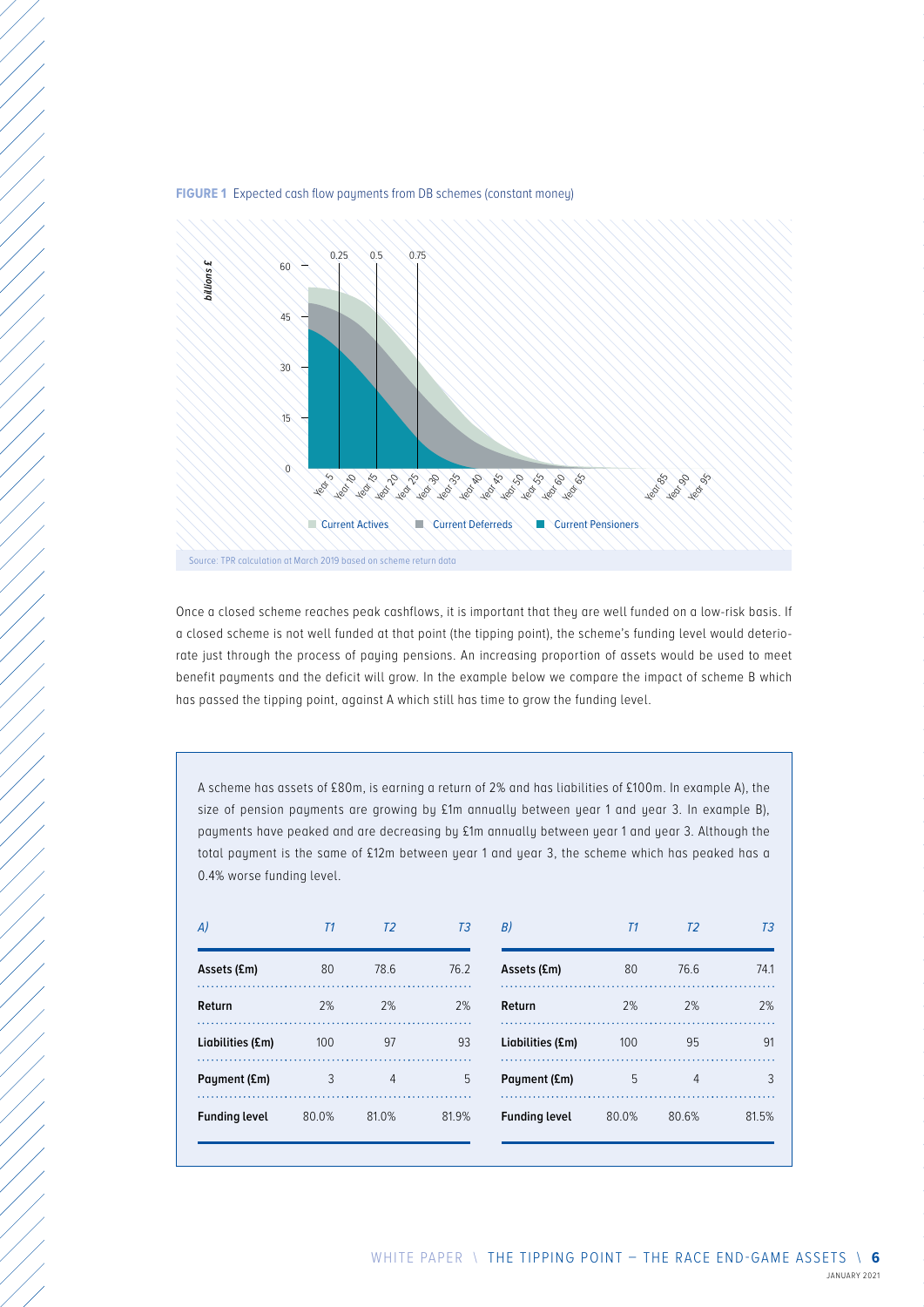<span id="page-6-0"></span>

It is prudent for trustees to manage this risk by planning to reach full funding on a low dependency basis well before the scheme reaches peak cashflows, what we call the 'Tipping Point'. If not at a secure level of funding before the scheme reaches the tipping point, the risk may become unmanageable well before the scheme reaches the tipping point. If this tipping point is within 10 years (as indicated by TPR research), schemes need to get to full funding in a relatively short period of time, but also need to consider the assets they will need to hold when they reach peak cashflows in order to have a high likelihood of remaining fully funded thereafter.

# What is the size of the problem?

UK pension schemes have been on a de-risking journey for some time. Switching out of growth assets, particularly equities, and buying government and corporate bonds as illustrated in the chart below. Assuming this trend continues, the average weighted allocation to bonds is expected to increase from 63% currently to around 80% within the next five years. This is a faster rate than we have seen in the last decade and aligns with schemes getting their asset allocation in place as they reach their respective tipping points.



### **FIGURE 2** Evolution in asset allocation

Once a scheme has reached full funding on a low risk basis, they will typically look to manage risk by investing in a strategy which broadly aligns their assets with their liability basis. This will mean matching sensitivity to changes in interest rate and inflation and cashflows to some degree, and therefore aiming to hedge a significant proportion of those remaining liabilities.

As at 30 September 2020, we have estimated the size of UK DB pension scheme liabilities to be approximately £2.4 trillion on a buy-out basis. Of this value, we believe that around 55% has been hedged for exposure to interest rate and inflation. That means there is still c. £1.1 trillion of liabilities outstanding which are exposed to changes in interest rates and inflation, and cashflow risk.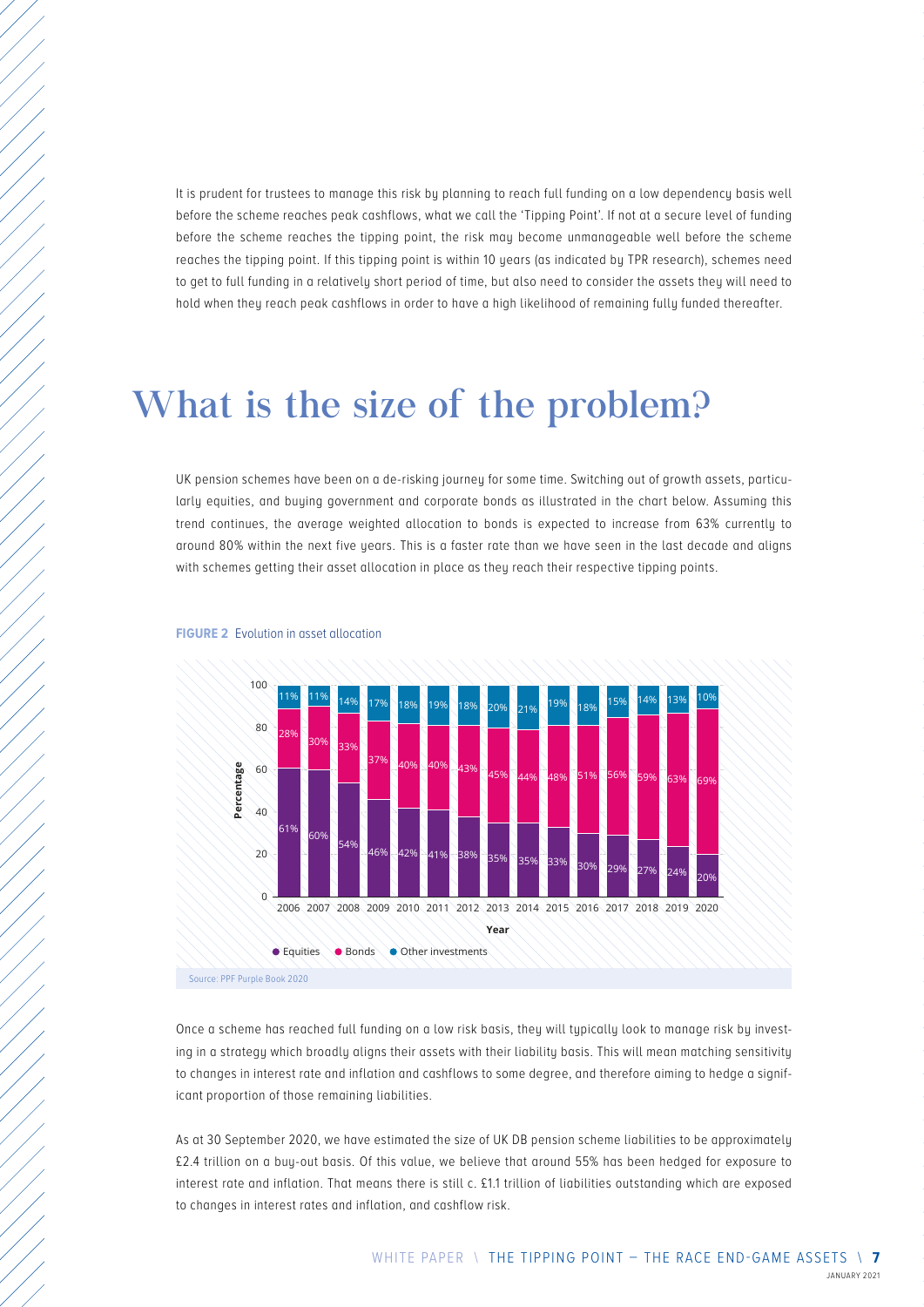# <span id="page-7-0"></span>Musical chairs

Our working assumption is that a large proportion of that hedging will be met by purchasing UK government bonds and sterling credit. If this is the case, how will this play out and what are the potential ramifications?

For some time now it has been the norm for investors to receive a negative yield from index linked gilts, in order to receive payments which are linked to inflation. The average yield for long dated index-linked gilts are in the region of -2.5%, with this oddity mainly being driven by UK pension schemes' relentless demand for these bonds in order to hedge inflation-linked liability risk. Typically index-linked gilts at auction are 2-3 times oversubscribed. This demand is structural and the capacity issue is a real and present danger.



### **FIGURE 3** 20 year gilt yield evolution

Purely from a demand perspective, this will drive up prices – UK bonds will be more expensive to buy. Combine this with how soon they need to be purchased, as most UK schemes are maturing and de-risking rapidly together, and prices will be driven higher still. It will therefore be even more expensive to buy UK government bonds, particularly index-linked gilts which are used to hedge liabilities which are linked to inflation and which constitute the majority of scheme liabilities.

The position is particularly acute in index-linked gilts. Only 32% of gilts in issuance are index-linked, with a significant proportion of this already owned by pension schemes and insurance companies. The UK already has double the amount of inflation-linked bonds than anywhere else in Europe, but this is still not enough. Of the £1.1 trillion of liabilities unhedged, approximately 60% to 70% are real in nature and therefore the significant demand for these assets will continue, not to mention the demand from other asset owners.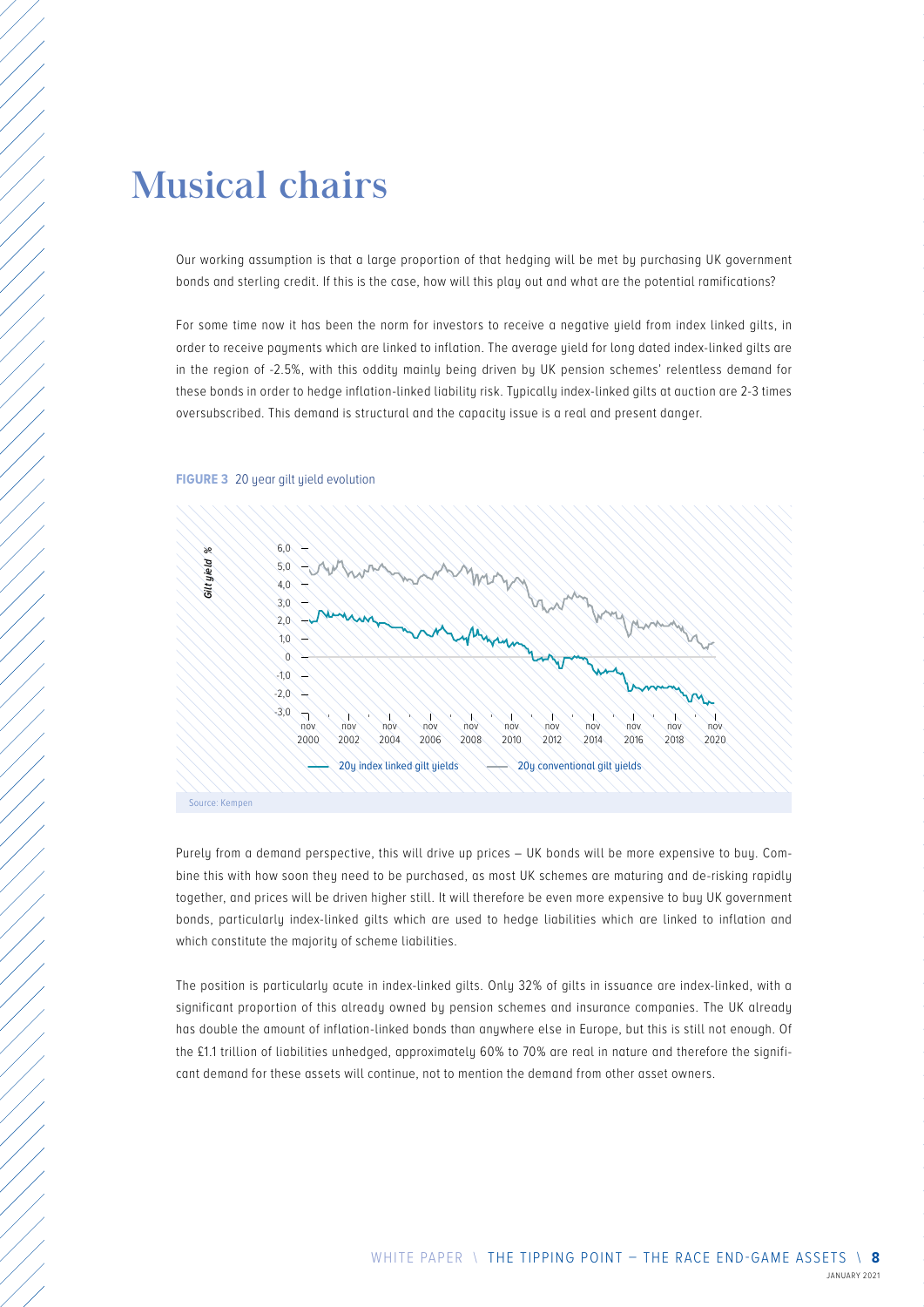At the headline level, there are currently c. £2.4 trillion of gilts and index-linked gilts in issue, so there's no problem, right?





It's not so straightforward. When looking at hedging liabilities which are inflation linked (which are the majority of UK DB pension scheme liabilities), there is a large deficit of index-linked gilts to meet demand.



**FIGURE 5** Index-linked gilts issued

Source: Kempen, using data from PPF Purple Book 2020 and the DMO quarterly review June – September 2020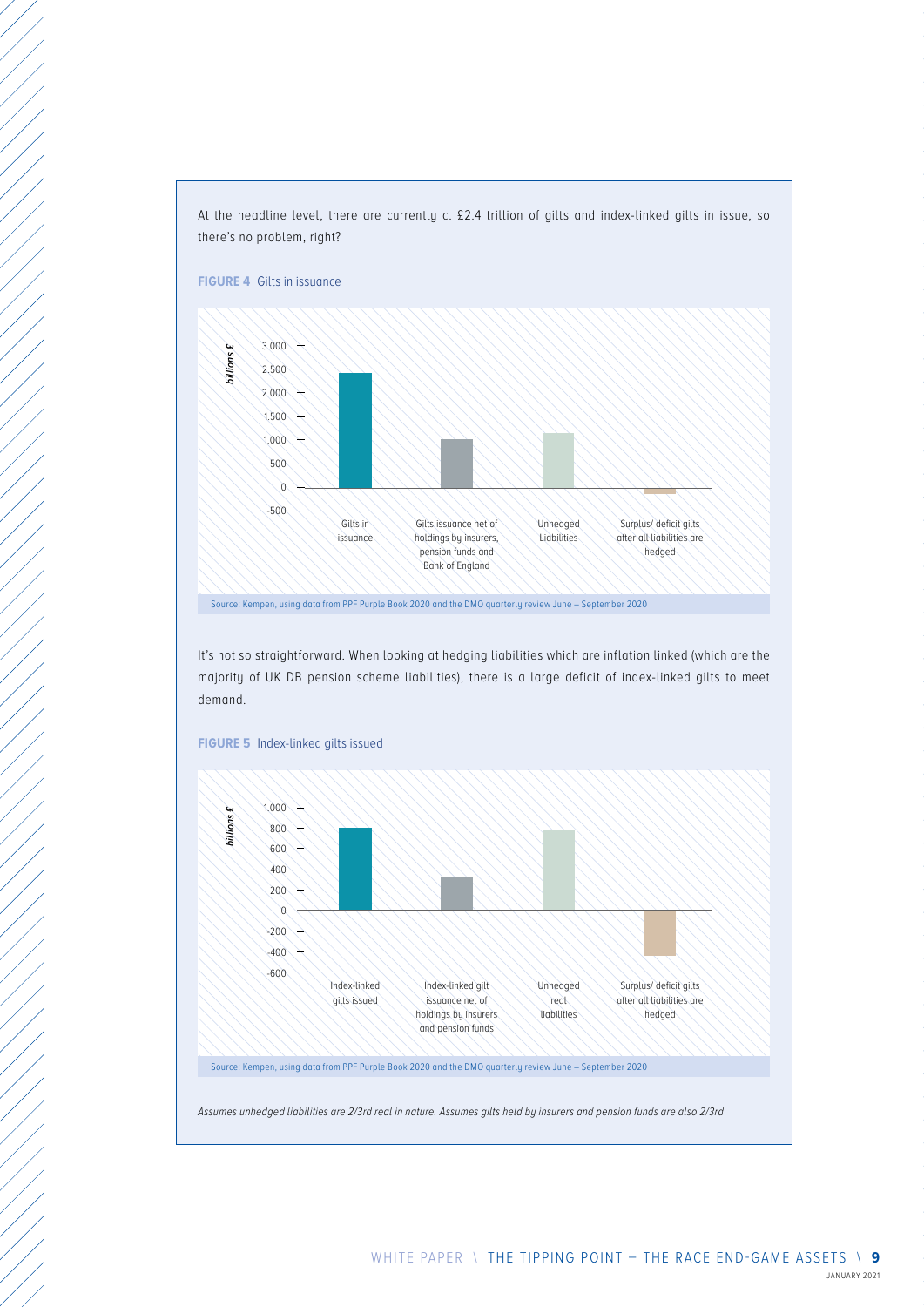The current issuance schedule is £225 billion for the remainder of the year from July 2020. However, the majority of this is due to be bought by the Bank of England as part of quantitative easing which is likely to further distort prices. Over the next five years, some estimates suggest the UK government will need to issue £1.25 trillion of gilts to meet expenditure of the current COVID crisis. Although this new issuance could be useful for pension funds and insurers, the reality is that underfunded UK pension schemes cannot afford to buy only gilts as they need to close the deficit by investing in risk assets.

## What about UK credit?

The size of the sterling investment grade credit market is c. £375 billion in size, with c. £60 billion issued in new corporate debt last year. Debt issuance has exploded in recent years with the cost of issuance being particularly cheap due to historically low interest rates. In addition, quantitative easing programmes in the UK, US and Europe have been widened to include the purchase of corporate bonds. To put the sterling credit market into context, the euro investment grade credit markets is €2.4 trillion in size and with over €660 billion of new issuance last year, and both pale in comparison to the US.

Credit is very likely to be the source which can help fill this exposure gap for pension funds and provide the additional yield required. However, our initial analysis shows that the race to purchase high quality credit, which is exactly the type of assets a scheme would want in the latter stages of de-risking, may have already begun. The largest issuers in the Markit iBoxx GBP Non-Gilts ex-BBB are KFW (a German state-owned development bank), the European Investment Bank (the lending arm of the European Union) and EDF (the French multinational utility company, largely owned by the French state). These are very large, multinational companies whose outstanding debt is highly rated by rating agencies and is the type of debt which forms a core part of a de-risked scheme's asset allocation.

What is left for those pension schemes who are looking to purchase credit as part of their de-risking portfolio now appears to be lower quality credit.

You can see this in the table below which shows the rating breakdown of the Sterling non-gilts index in November 2010 compared to November 2020. The downward ratings migration has been well documented. As pension schemes have been allocating more to credit in the past decade, they will have increased their allocation to BBB rated.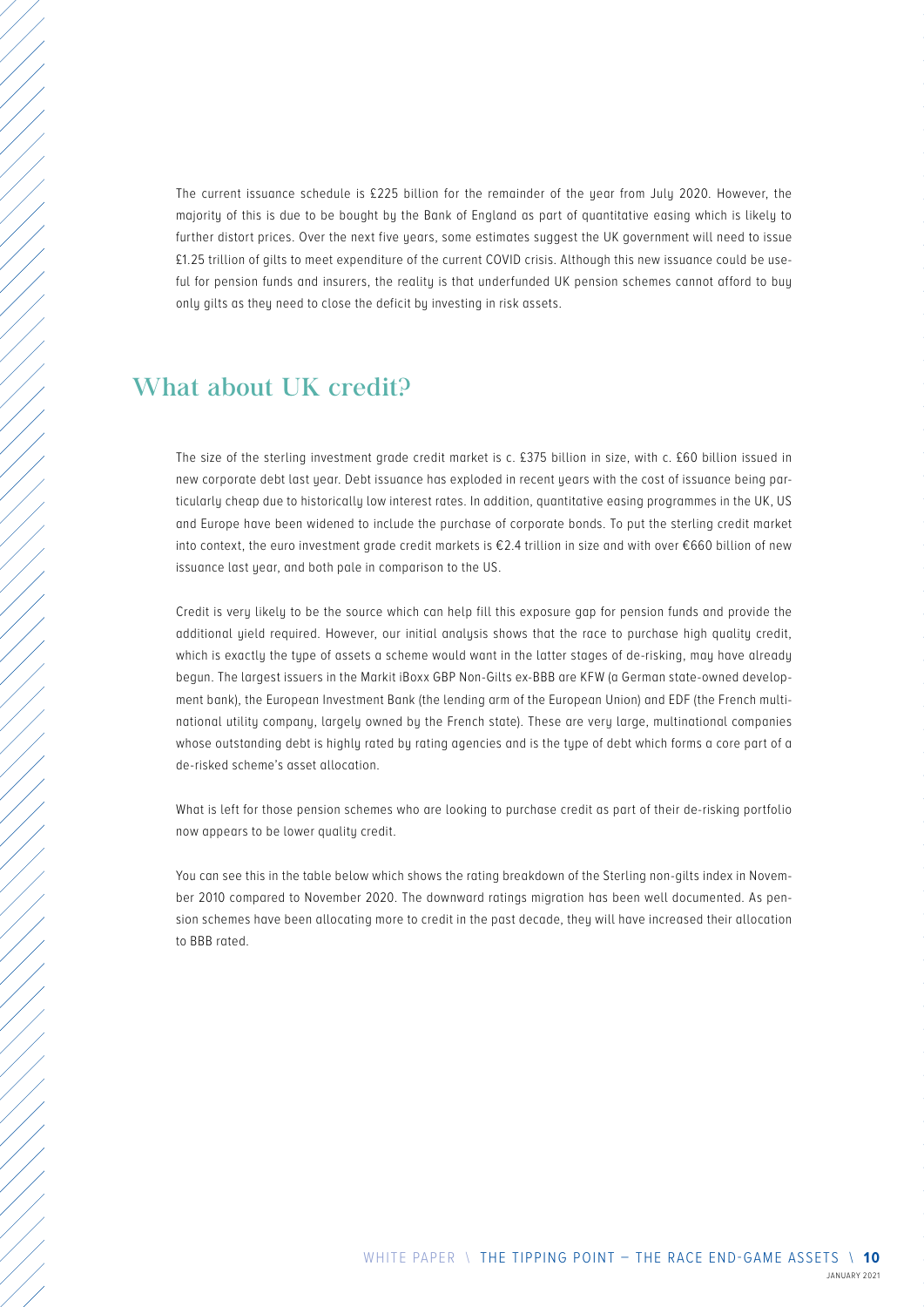| <b>Total</b>  | 100%   | Total          | 100%   |
|---------------|--------|----------------|--------|
| <b>BBB</b>    | 28%    | <b>BBB</b>     | 50%    |
| A             | 50%    | $\overline{A}$ | 40%    |
| AA            | 18%    | AA             | 8%     |
| AAA           | 4%     | AAA            | 1%     |
| <b>RAIING</b> | WEIGHT | <b>RAIING</b>  | WEIGHI |

| Total         | 100%          | Total         | 100%          |
|---------------|---------------|---------------|---------------|
| <b>BBB</b>    | 28%           | <b>BBB</b>    | 50%           |
| Α             | 50%           | A             | 40%           |
| AA            | 18%           | AA            | 8%            |
| AAA           | 4%            | AAA           | 1%            |
| <b>RATING</b> | <b>WEIGHT</b> | <b>RATING</b> | <b>WEIGHT</b> |

Source: ICE bond indices

This is because the quality of marginal issuance relative to debt outstanding is worsening. The EDFs and KFWs of the world are issuing less debt today and there has been an increase in debt issuance by new companies at a lower quality. This is seen in the chart below where over the last decade debut issues (dark blue) have outstripped net issuance from existing issuers (green). In 2019 there was £11 billion of new issuance from debut issuers in sterling investment grade.

### **FIGURE 6** Debt issuance of sterling investment grade credit



Source: Bloomberg, Barclays Research

We define debut issuers as companies issuing benchmark size sterling investment grade bonds which did not previously have sterling investment grade benchmark size corporate bonds outstanding.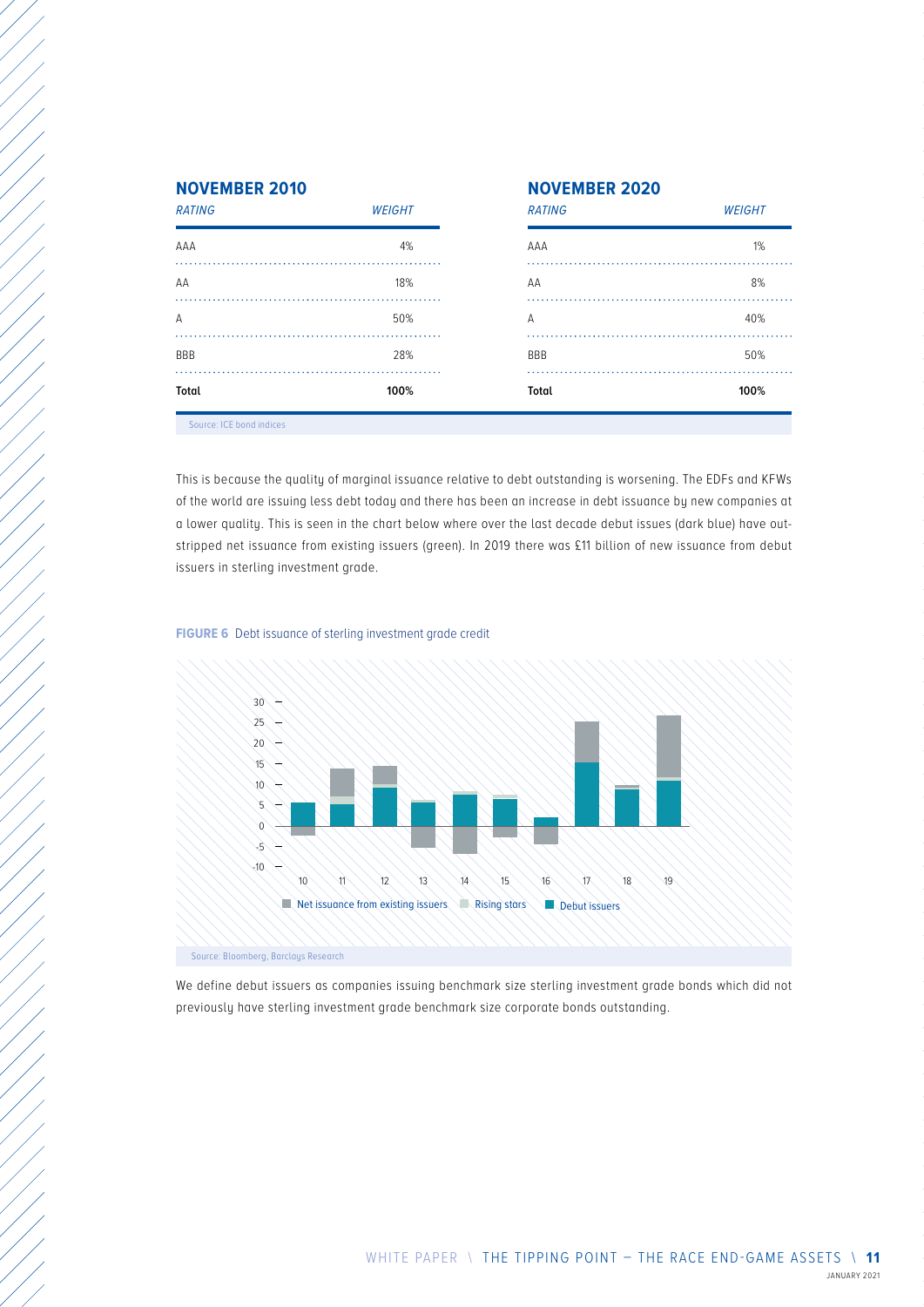

### **FIGURE 7** 2019 saw c.£11bn of supply from debut sterling investment grade issuers

Index-eligible issuance per year from companies which did not previously have sterling investment grade index eligible corporate bonds outstanding.

The race to purchase high quality sterling credit assets is intensified by UK insurers having a significant demand for the same type of assets. Sterling credit forms a core part of an insurer's bulk annuity book and we have seen a strong correlation between net sterling corporate bond insurance and buy-in and buy-out transactions in the past five years.

UK firms issuing more debt is unlikely to be the answer. Non-UK issuers already account for around 50% of sterling issuance and we are likely to see more in the future in order to meet the wall of demand from UK pension schemes. However, Brexit does put a cloud over this, with sterling issuance being expensive relative to US and European firms issuing debt in their domestic markets in the second half of 2020 as Brexit concerns have weighed on the relative performance of sterling. It appears that issuers are waiting until after the Brexit transition dust clears before deciding whether sterling is the market in which they want to issue long-dated credit.

## What about the derivatives market?

Nominal and inflation swaps are readily issued by investment banks and are used to hedge interest rate and inflation risk. Where schemes need leverage, these assets have been of help. However, this may not be the panacea to our problems:

Firstly, these are not an exact match for scheme liabilities. As actuaries predominantly value liabilities using UK government bonds to underpin their discount rates, there is a basis risk (between buying swaps to hedge gilt liabilities). The spread between swaps and gilts currently stands at almost 0.5% at the 30 year point. As you approach the end game, where the aim is to match the sensitivity of liabilities (and if possible, match cashflows), this is not immaterial.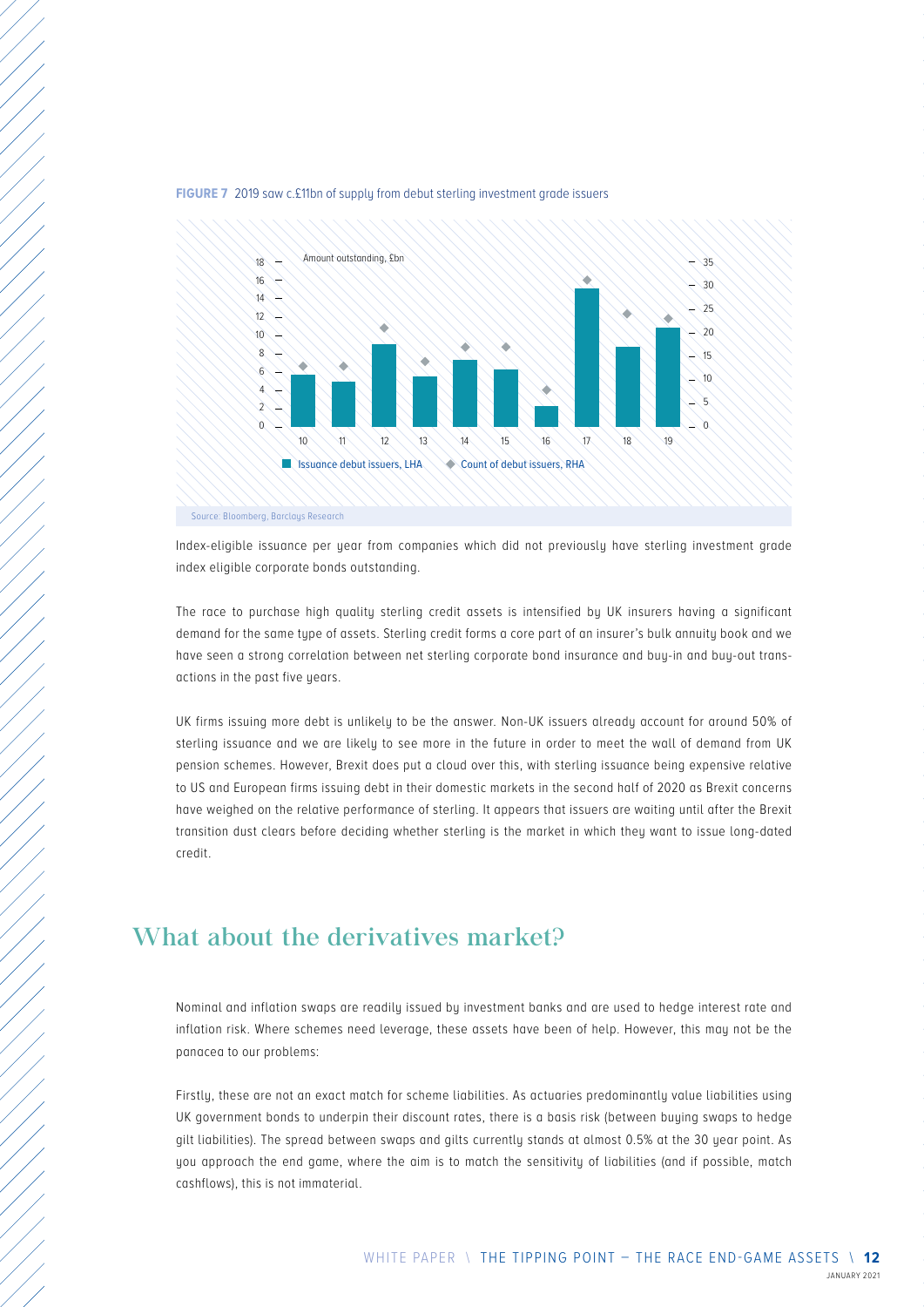UK pension scheme trustees are still wary of using significant amounts of derivatives in their portfolio. With the advent of central clearing and better counterparty management, investment markets are a safer place than they were before the global financial crisis, however the additional complexity means many lay trustees still remain wary – and derivatives are not 'free' of course.

Therefore, although derivatives are significantly helpful in helping to mitigate interest rate and inflation risk, as schemes approach the end game and consider passing assets to an insurer, they will need to deleverage their derivative portfolios. We estimate there is in the region of £250 - £300 billion of derivative exposure which needs to be converted to physical bonds as schemes deleverage their LDI portfolios.

## Other investors

The Pension Protection Fund (PPF), the UK pension scheme lifeboat, invests in a similar manner. In order to provide security to the agreed members' pots, they invest assets using a cashflow-aware approach. The PPF currently has 40% of its c. £32 billion assets invested in UK government bonds, corporate bonds and LDI (with the LDI providing a substantial overlay over the wider portfolio).

For those insurers and consolidators who have taken on liabilities from UK pension schemes, they are also likely to have a proportion of their assets in UK bonds alongside private market investments to match cashflows. There is a positive rotation in play here. De-risked pension schemes are likely to have more of their assets invested in UK government bonds and insurers are more likely to have assets invested in sterling credit. Therefore, when a scheme buys out, the insurer will sell gilt assets back to the market and buy credit assets. In part this should help balance the supply and demand between the two assets.

### **WHERE DOES THIS LEAVE US?**

If there is an acknowledgement that these bond assets will be needed in the future, there will be a desire to buy these sooner.

This is particularly important if investors think these assets will be much more expensive in the future and/or of lower quality. As schemes become cashflow negative and approach the tipping point, being cashflow -aware will become more relevant as schemes mature. What is clear is that a large proportion of the UK investment industry linked to UK pension funds, will need low risk sterling bond assets in the future. Thus the number of players in the game of musical chairs increases. This crowded playing field comes with its own set of ramifications.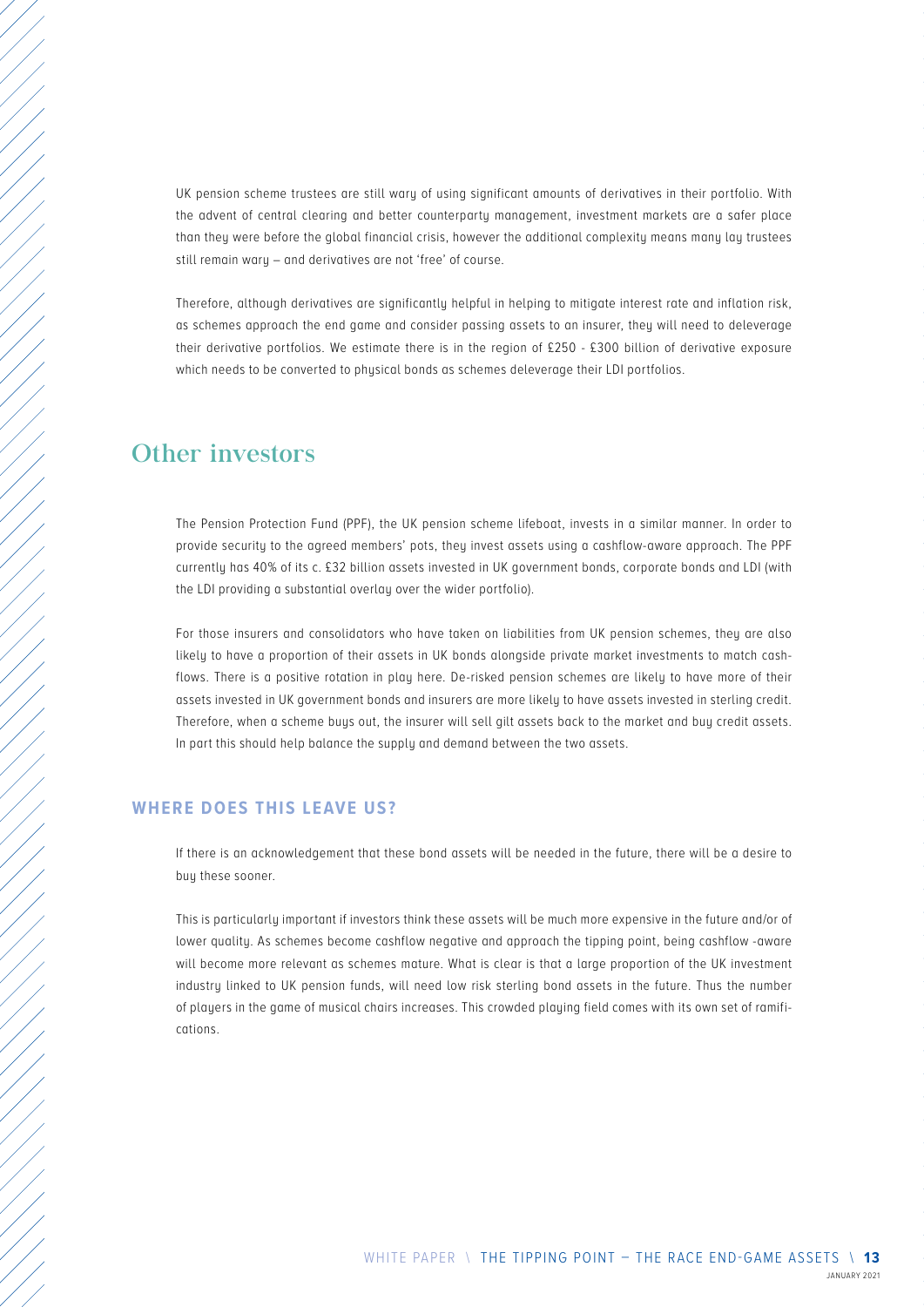# <span id="page-13-0"></span>What implications are there for the wider industry?

## 1) Greater issuance of sterling credit by overseas multinationals

Our analysis shows that there will be significant demand for sterling denominated credit by UK pension schemes. What we haven't seen to date is American and European issuers meeting that demand with significant supply. This may be due to several factors. It is currently cheaper to issue in Europe at current interest rates and with a ready buyer in the ECB as part of their quantitative easing programme. Similarly, due to the depth of the dollar bond market, it is more straightforward to issue debt in their home market than issuing in sterling and hedging back the currency and interest rate exposure. Present issues such as Brexit and the cost of sterling are also barriers to increased issuance. However, in the long term we think the demand for these assets will make it attractive for overseas issuers to enter the UK market in greater size.

We would note that when international companies consider issuing credit in sterling, they also have to consider the 'cross-currency basis'. This is because they issue in sterling but want their return to be in their domestic currency. When a company is deciding whether to issue outside of its home market, it will calculate the additional yield they will earn net of interest rate and currency hedging costs. For example, in order to hedge this sterling exposure, a US corporate would borrow sterling today and return it back in the future in line with its coupon and principle repayments on the bond issued. The basis is the additional hedging cost to manage the interest rate differential between the two currencies. When the debt to be issued is long dated, it introduces a level of volatility that is difficult to predict. The volatility of this cross-currency basis could therefore have a significant effect on whether foreign investors choose to issue in sterling, regardless of the strong demand and potential credit spread they could earn in the UK market.

## 2) Insurers are well placed, but so are consolidators

We believe that the number of schemes who will be willing to run-off their scheme until the last member is paid, is actually likely to be a small percentage, and will be the preserve of the mega-sized schemes who have the governance, administration and operational capabilities to do so. Therefore insurers are likely to garner a larger proportion of UK pension scheme assets. Those schemes which have got to the end game and bought out are still a small percentage. Legal & General estimates, of all DB liabilities in the U.K., only 8% have transacted pension-risk transfers.

The volume of settlement activity has been steadily climbing over recent years and doesn't seem to be abating. Current activity is in line with that predicted by LCP in the chart below with £12.6 billion of bulk annuity volume in the first half of 2020.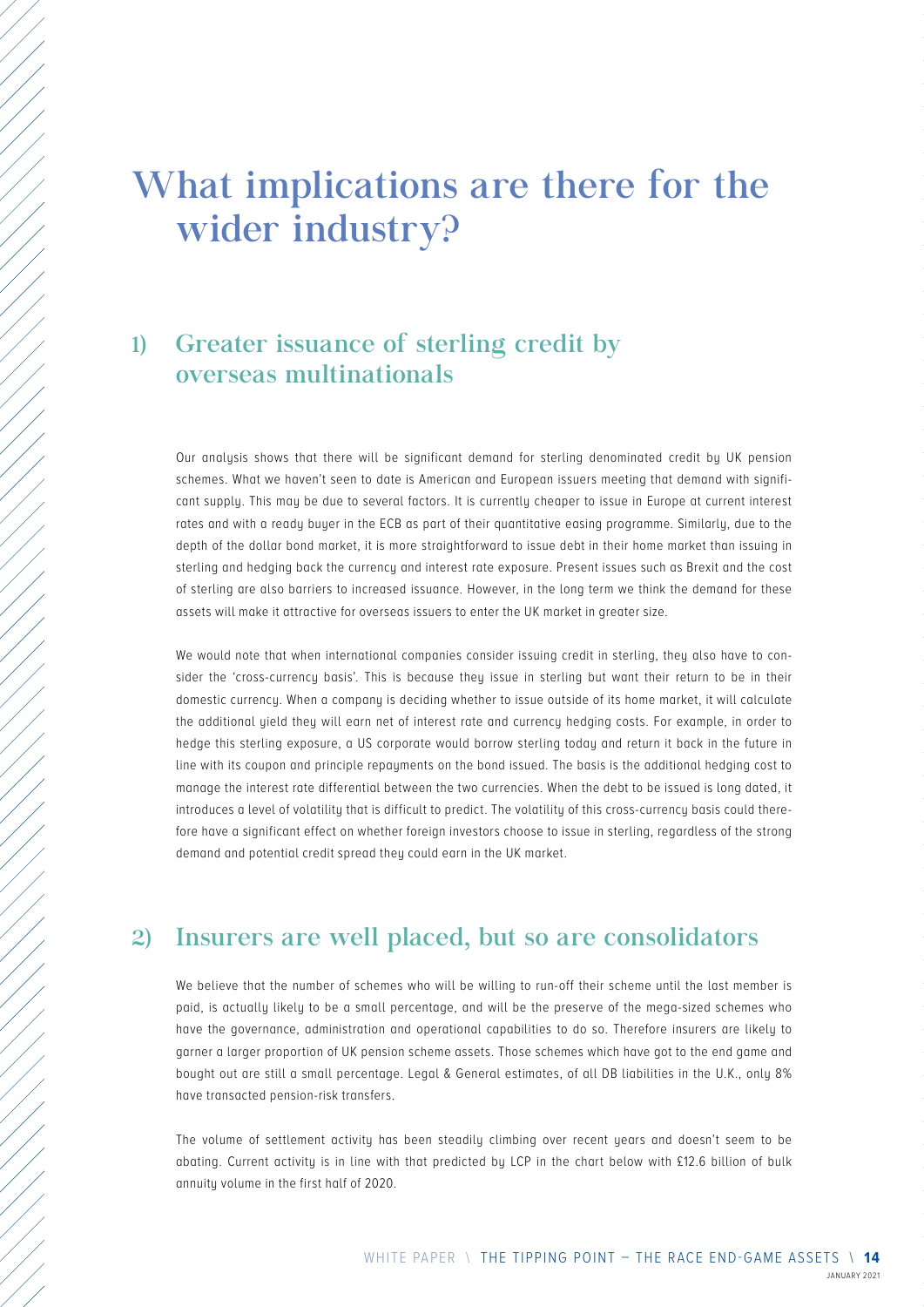



With the clear direction of travel, there may be a first mover advantage in insuring. If there is a limit to the capacity that the bulk annuity industry can insure, pension schemes looking to complete a buy-out deal later, may find that capacity has already been taken up. Anecdotally many pension scheme trustees have talked of wanting to reach self-sufficiency in the next decade. As a result, some have voiced concerns about the flood of demand for risk transfer transactions around that time and the potential negative impact on pricing. Building up relationships with insurers today may become more important in order get a proportion of that capacity.

The approval of consolidators by The Pensions Regulator in June 2020 means there is another player in the game. If passing pension scheme liabilities off corporate balance sheets is the direction of travel, it is likely that this part of the market will also see significant growth. With the cost of passing liabilities to a consolidator likely to be cheaper than to an insurer, this is likely to be a real alternative to settling liabilities with an insurer, or a stepping stone to that approach. Consolidators will be designed to cope with the governance, administration and operational needs, and will have the scale to do so cost effectively in a way that few individual schemes can manage.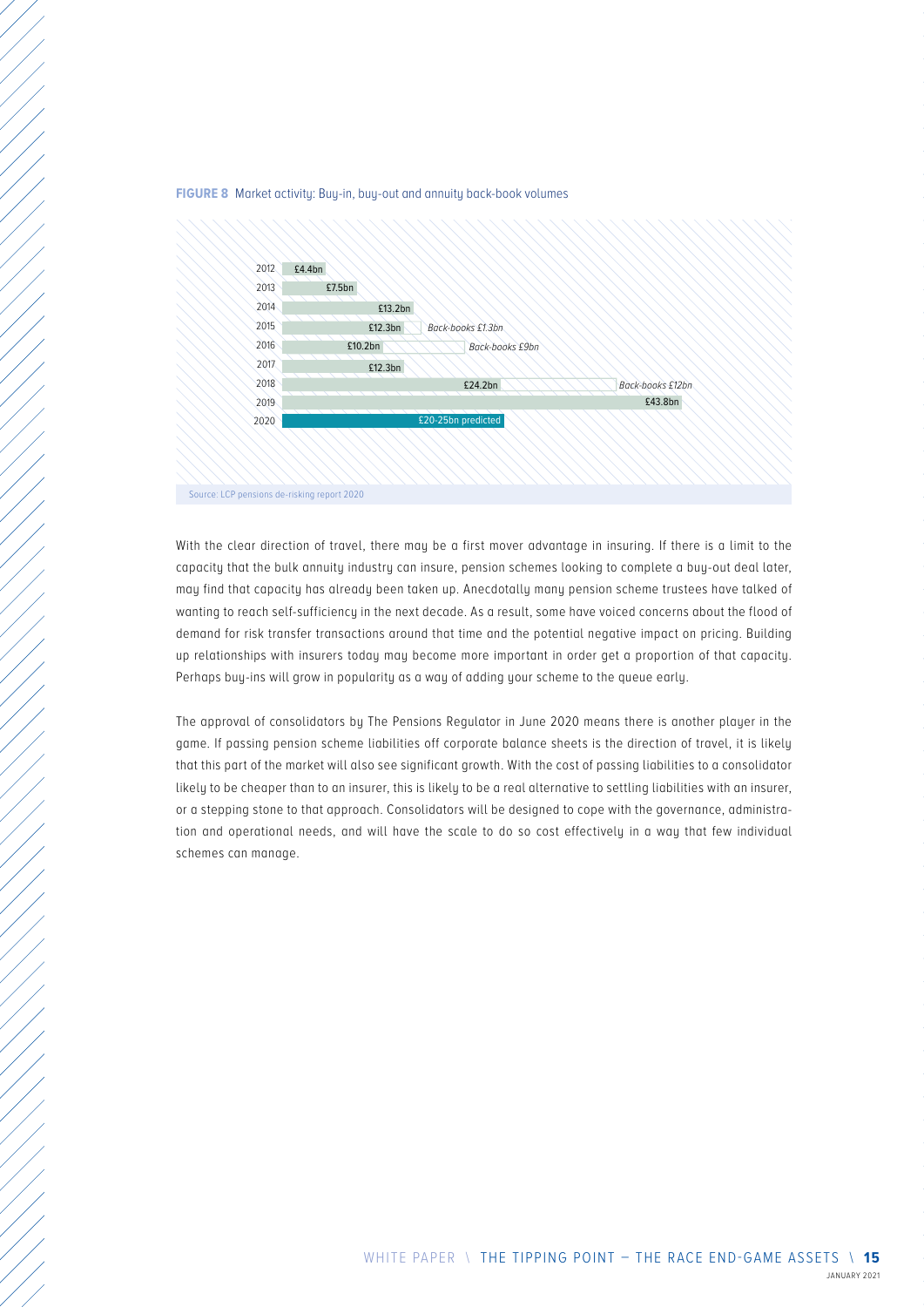# <span id="page-15-0"></span>**Conclusions**

Closed UK pension schemes are maturing and need to reach full funding on a low risk basis before they reach peak cashflows. We believe this is sooner than people may think, and for some schemes 'the tipping point' may be in the next 10 years. In order to lock down investment risk, schemes will be switching from growth assets to UK bond assets, however there is clearly not enough supply to meet this demand.

The implication of this is that de-risking is not just about setting a suitable journey plan or glide-path. We need an even wider lens through which to consider a truly integrated risk management framework, one that includes opportunistic de-risking ahead of plan as circumstances permit to get better quality assets sooner. De-risking later may cost scheme sponsors far more than biting the bullet sooner, as credit spreads fall, and schemes are forced to buy more gilts than expected.

### Disclaimer

This document of Kempen Capital Management UK Ltd (KCM) is for information purposes only. The information in this document is incomplete without the verbal explanation given by an employee of KCM. KCM is licensed as an investment manager and authorised to provide investment services, and, as such, is subject to supervision by the Financial Conduct Authority. No part of this presentation may be used without priorpermission from KCM.